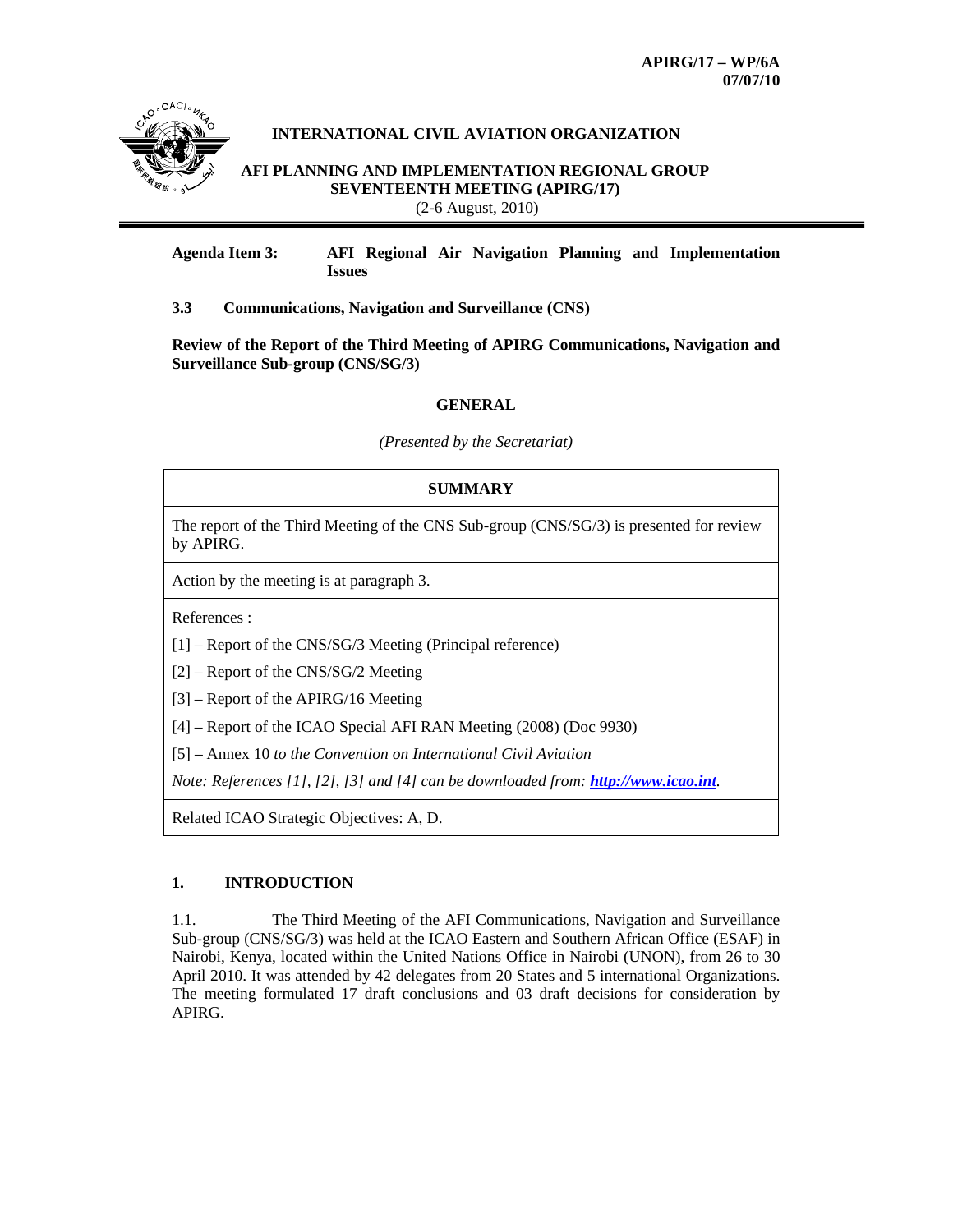# **2. DISCUSSION**

### **2.1 Election of Chairman and Vice-Chairman of the Sub-Group**

2.1.1 In accordance with the APIRG Procedural Handbook, the meeting unanimously elected Mr. Richard Rwahesi from Uganda as Chairperson of the CNS Subgroup and Mr. Boubacar Diallo from Guinea as a Vice- Chairperson of the Sub-group.

## **2.2 Review of the terms of reference, work programme and composition of the Communications Sub-group as defined By APIRG/16**

2.2.1 Under this Agenda Item, the Sub-group reviewed its terms of reference, work progamme and composition as established by APIRG /16. Amendments to the work programme were agreed. These are shown in the future work programme of the Sub-group considered under Agenda Item 9.

2.2.2 The meeting then considered the outcome of a survey on the attendance of the past CNS Sub-group meetings by its members. The available statistics showed a steady decline from 1998 which had 78 percent participation down to 58 percent in 2007 (CNS/SG/2). The Meeting adopted the draft following draft Decision:

# **DRAFT DECISION 03/01: PARTICIPATION OF ALL MEMBERS IN CNS SG MEETINGS**

**That all States and Organizations which are core members of the CNS Subgroup should participate in the Sub-group meetings.** 

# **2.3 Follow up of APIRG/16 - CNS/SG/2 and ICAO SP AFI RAN Conclusions, Decisions and Recommendations**

2.3.1 Under this agenda item, the meeting reviewed and noted the follow-up actions on APIRG/16, CNS/SG/2 and SP AFIRAN/2008 Conclusions, Decisions and Recommendations.

### **2.4 Aeronautical Fixed Service (AFS)**

### **2.4.1 Review of performance and implementation status of the aeronautical fixed telecommunication network (AFTN) in the AFI Region, identification of deficiencies and remedial action for their elimination**

### *Review of Status of AFTN Implementation*

2.4.1.1 With the implementation of SADC/2 and NAFISAT networks and their interconnection to AFISNET, all AFI Air Navigation Plan (ANP) requirements for AFTN have been implemented. However, a number of circuits need to be improved upon.

### *Review of AFTN performance*

2.4.1.2 The AFTN performance was reviewed as supported by AFISNET, CAFSAT, NAFISAT and SADC 2 networks.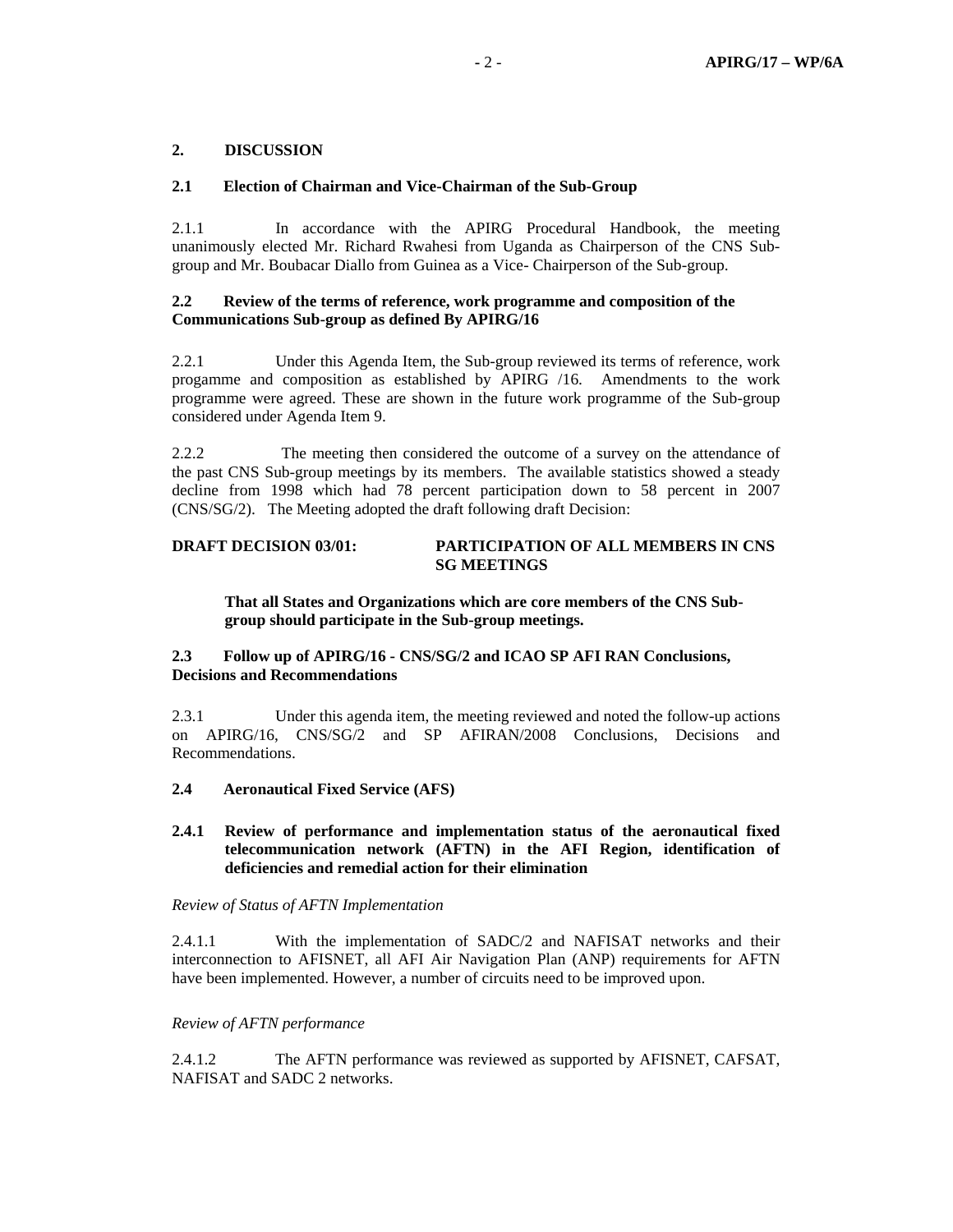2.4.1.3 The meeting was informed that some States and ANSPs that have implemented bilateral AFTN circuits should to take into consideration the requirements of ATM dictated by new airspace organization.

2.4.1.4 The meeting noted that in spite of the efforts undertaken by States/Organizations to replace the old VSAT nodes of AFISNET that were implemented over 20 years ago, some weaknesses remain, notably, Accra /Kano and Brazzaville /Kinshasa circuits. The meeting then formulated the following draft Conclusion:-

# **DRAFT CONCLUSION 03/02: AFTN PERFORMANCE**

### **That Congo DR, ASECNA, Ghana and Nigeria should endeavour to improve Accra/Kano and Brazzaville/Kinshasa circuits as soon as possible but not later than the end of December 2010.**

#### *AFTN Monthly statistical Data*

2.4.1.5 The meeting noted that only 20 percent of States in the AFI Region responded to AFI/7 recommendations by sending the monthly AFTN availability statistics to the regional office. The meeting requested ICAO to develop a web based data collection centre where States can key in directly the AFTN statistical data for compilation and analysis. The meeting formulated the following draft Conclusions:-

## **DRAFT CONCLUSION 03/03: AFTN MONTHLY STATISTICAL DATA**

 **That States which have not implemented AFI/7 recommendation, to follow Recommendation 9/4 of AFI/7 (Performance of AFTN circuits) and Decision 16/12 of APIRG/16 (Follow up of the performances of the Aeronautical Fixed Service) by forwarding to the regional offices the AFTN monthly statistics (missing flight plans status, transit time statistics).** 

### **DRAFT CONCLUSION 03/04: DEVELOPMENT OF AN AFTN DATABASE**

## **That ICAO develop a secure website to facilitate electronic compilation of AFTN statistical data collection and monitoring.**

2.4.1.6 The meeting was informed of the recent development of AMHS implementation in other regions and noted that the implementation of AMHS in AFI should be conducted without any dysfunction during the transition of AFTN to full AMHS operating time. The meeting was also informed of a training programme to be provided to AFI States by EUROCONROL on the implementation of AMHS. AFI States will be given an opportunity to send their candidates and thereafter they will be given access to the EURONCONTROL website for additional training on AMHS. In order to conduct a standardized and harmonized implementation process the meeting proposed the creation of an Implementation Task Force to coordinate the implementation of AMHS in the AFI Region, with the terms of reference shown at **Appendix A** to this working paper. The following draft Conclusions were formulated: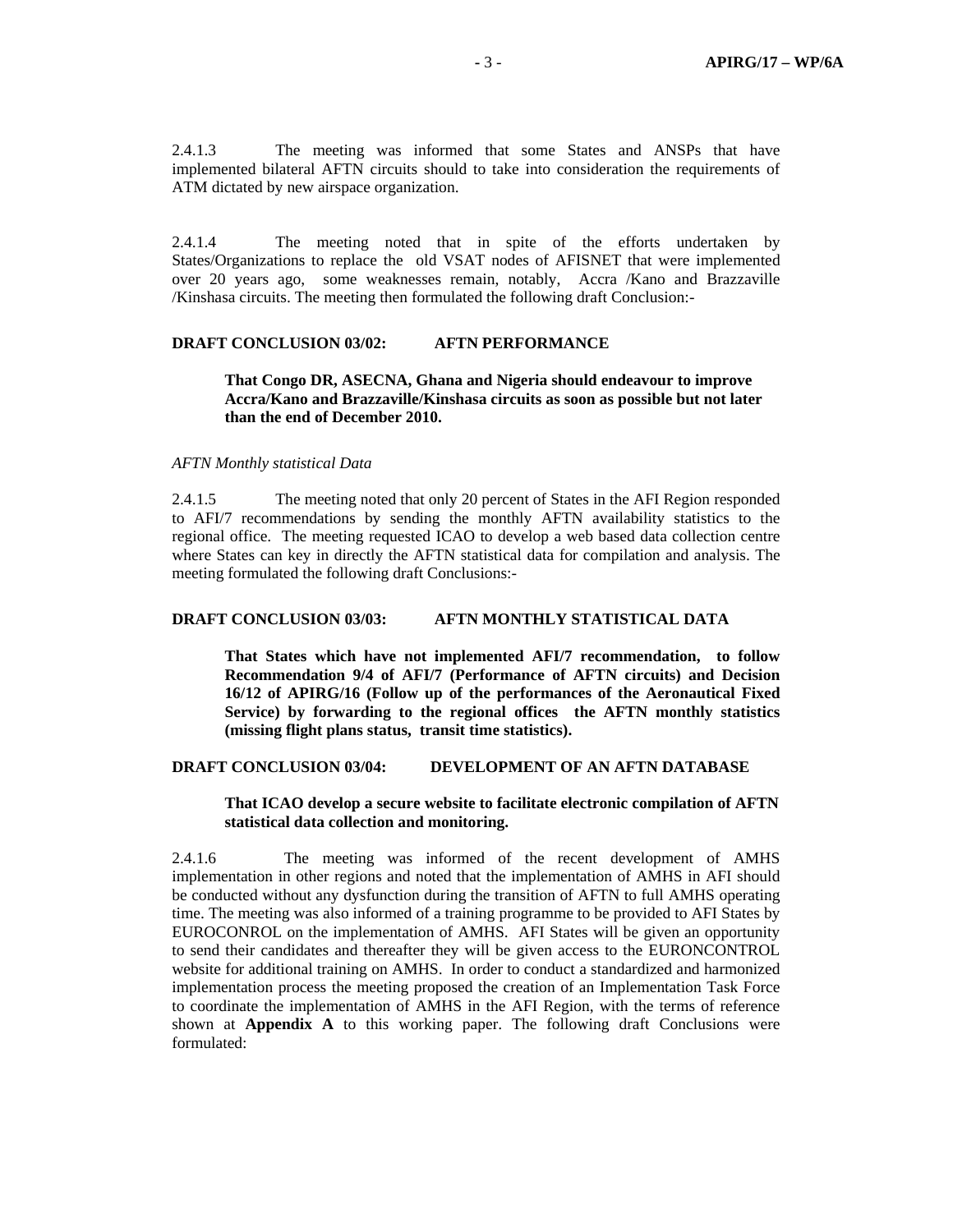### **DRAFT CONCLUSION 03/05: IMPLEMENTATION OF AMHS**

 **That, when implementing AMHS as part of ATN system, AFI States and Organizations adopt a cooperative approach based on a regional coordination to ensure the continuity of AFS during the transition period between AFTN and full AMHS operations.** 

#### **DRAFT CONCLUSION 03/06: CREATION OF AN AMHS IMPLEMENTATION TASK FORCE**

 **That:** 

- **a) A Task Force be formed with Terms of Reference as at Appendix C to the CNS/SG/3 Report in order coordinate and plan for the implementation of AMHS in AFI; and**
- **b) ICAO continue to strongly support AFI States in the implementation of AMHS by organizing more relevant workshops and seminars in AFI Region.**

2.4.1.7 The AFI Communication Chart (COMs Chart) was updated and will be included in the AFI FASID (Doc 7474).

# **4.2 ATS/DS**

### *Implementation of ATS/DS Circuits*

2.4.2.1 In reviewing the ATC direct speech circuit status of implementation and performance, the meeting noted a great improvement in the implementation of ATS/DS circuits. However, the following circuits were yet to be implemented. These are as follows:

- Luanda /Accra (in progress)
- Luanda /Atlantico
- Kigali/ Goma
- Bujumbura /Goma
- Kigali/ Bukavu
- Algiers/ Trípoli
- Ouagadougou/Niamtougou
- Nouadhibou/ Dakhla
- Dakar /Rochambeau
- Bangui/ Gbadolite.

2.4.2.2 A detailed list of ATS/DS deficiencies is provided at Appendix E1 to the CNS/SG/3 Report. The meeting noted that the following circuits could be implemented using the interconnection circuitry supported by SADC/2 and AFISNET: Kinshasa /Brazzaville, Bangui/Gbadolite (AFISNET) and (RVA network). Algiers/Tripoli (AFISNET and NAFISAT) Ouagadougou/Niamtougou AFISNET. The meeting formulated the following draft Conclusion:-

### **DRAFT CONCLUSION 03/07: IMPLEMENTATION OF ATS/DS CIRCUITS**

**That concerned States and Organizations take the appropriate action and implement the outstanding AFI ANP ATS/DS circuits. In doing so, the guidelines developed by ICAO for the implementation of VSAT should be taken into consideration and ensure:**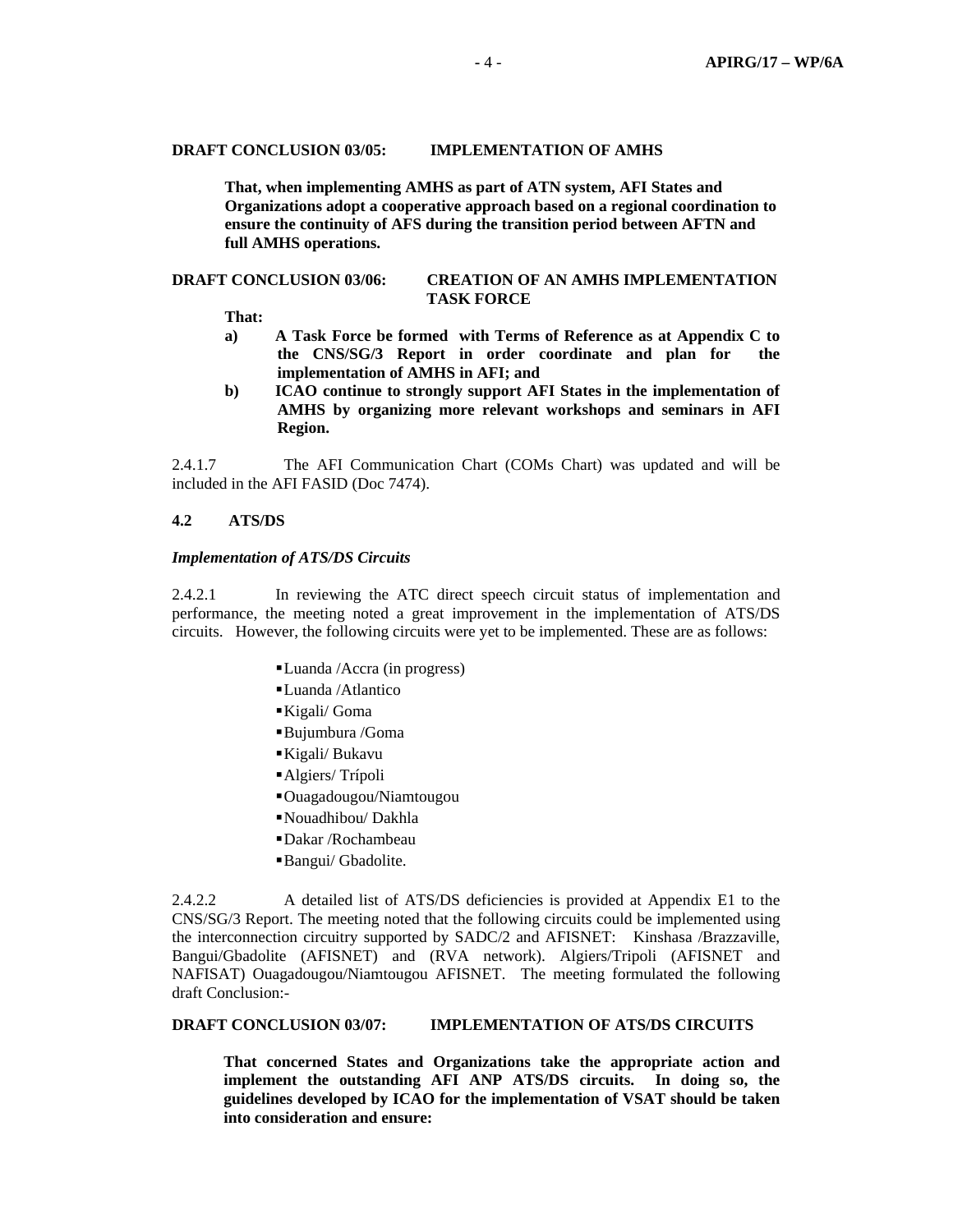- **a) Harmonized networks avoiding the multiplication of sub-networks and technology; and**
- **b) Cost effective networks by sharing existing networks interconnection capability.**

2.4.2.3 The meeting noted that the following circuits have been implemented but not activated due to non technical reasons:

- Addis Ababa /Asmara
- Kinshasa/ Kigali
- Bujumbura/ Kinshasa

2.4.2.4 The meeting formulated the following draft Conclusion:

### **DRAFT CONCLUSION 03/08: ACTIVATION OF AFS CIRCUITS**

 **That DRC, Ethiopia, Eritrea, Rwanda and Burundi endeavour to activate the above mentioned circuits which have been implemented through NAFISAT/SADC/2 Networks in order to improve flights coordination**.

2.4.2.5 The following circuits have been implemented but their performance is below expectation:

- Kinshasa /Brazzaville
- Kano /Accra
- $\blacksquare$  Accra / Libreville
- Brazzaville / Accra
- Maiduguri /N`Djamena

2.4.2.6 The meeting was informed by the secretariat that AFISNET members have set up the Joint Technical Evaluation and Re-engineering Team to carry out the joint technical evaluation exercise by the end of June 2010 in line with Conclusion 6/18 of SP AFI/RAN meeting. A coordinating meeting held in the WACAF Office from 13 to 14 April 2010 developed a consolidated site mission programme and planning to start the Joint Technical Evaluation exercise on 01 May 2010. The meeting formulated the following draft Conclusion:

### **DRAFT CONCLUSION 03/09: AFISNET NETWORK**

 **That AFISNET States/Organizations pursue their effort in implementing the various Conclusions of the previous relevant meetings (***Conclusion 16/07 of SNMC/16; Recommendation 6/18 of SP AFI RAN; Conclusion 17/02 of SNMC/17; Conclusions of the Joint Technical Team***) to modernize the Network by evaluating and re-engineering AFISNET.** 

### *VSAT Meeting (Recommendation 6/19 of SP AFI RAN 2008)*

2.4.2.7 The meeting discussed at length the implementation of Recommendation 6/19 of SP AFI RAN 2008 meeting. The meeting noted that SADC VSAT supervisory committee tasked ATNS (South Africa) to represent them at the meeting. However, NAFISAT Supervisory Committee tasked its members and ATNS to represent the network taking into consideration that some of the re-modification might have financial implications. The next SNMC meeting will take place on 1-4 June 2010, and the meeting will inform the Regional Office of the composition of AFISNET`s representation. CAFSAT network is in the process of forming CAFSAT Management Committee.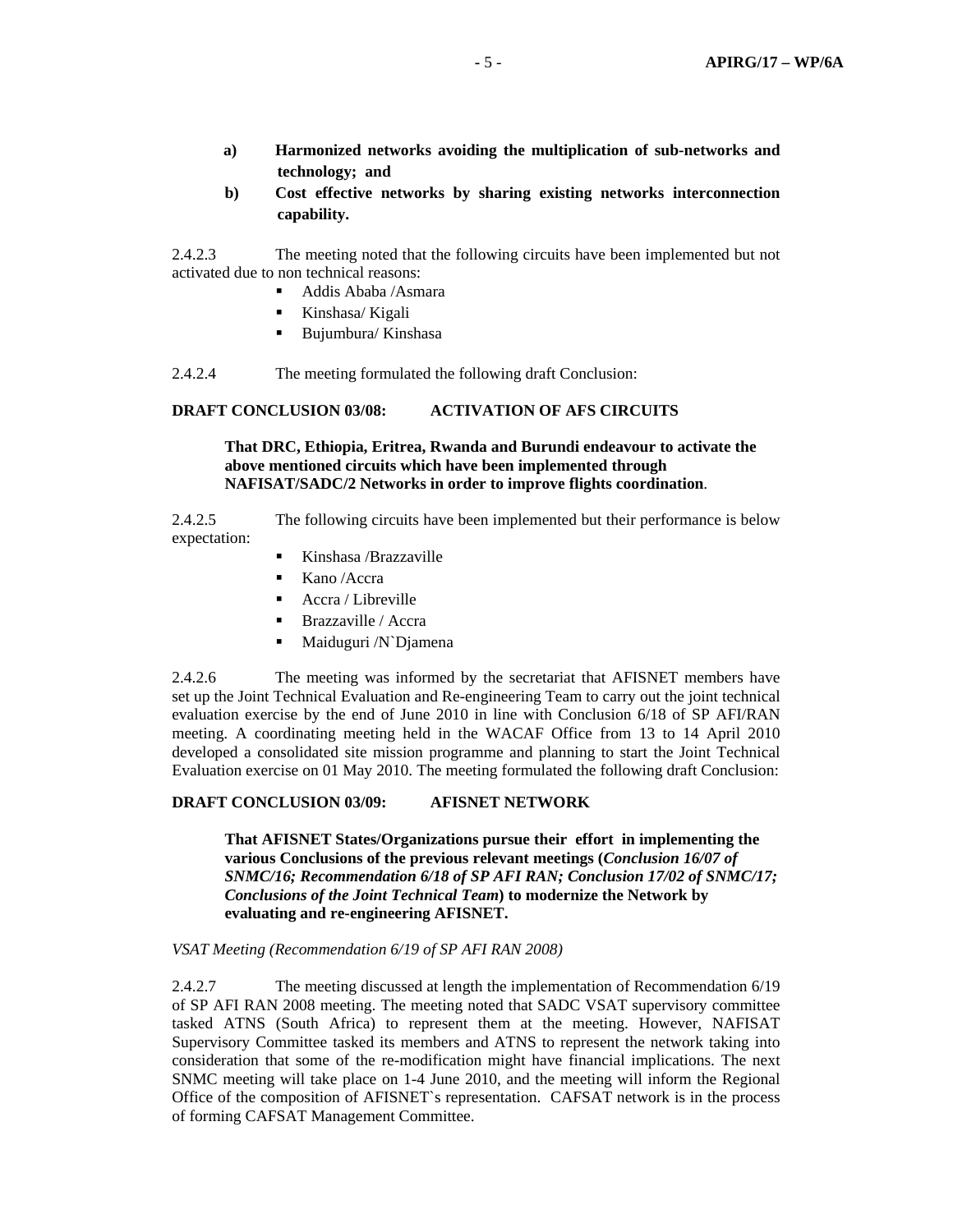### **2.4.3 Back-up systems for AFS**

2.4.3.1 The meeting discussed in detail the need to have back-up systems for the AFS operation. The new optical cable system in AFI was also considered. The meeting noted that Satellite telephones, Public Switched Telephone systems could also act as back-up systems. However, the systems should adhere to ATM operational requirements. The meeting formulated the following draft Conclusion:

# **DRAFT CONCLUSION 03/10: BACK UP-SYSTEMS FOR AFS**

 **That States and organizations provide suitable backup systems for AFS and they should install and/or update their:** 

- **a) Satphone voice and//or data facilities with recording systems;**
- **b) Public Switched Telephone Network with recording systems ;**
- **c) The telephone numbers for back-up systems should be forwarded to ICAO for publication and;**
- **d) When implementing backup systems for AFS, States and organizations should take into consideration AFS Performance Level Requirements for ATM operation.**
- **2.5 Aeronautical Mobile Service (AMS)**
- **2.5.1 Review of the implementation and performance of the Aeronautical Mobile Service in the AFI Region, identification of deficiencies and remedial action for their elimination**

### *Very High Frequency Communications (VHF)*

2.5.1.1 The CNS Sub-group reviewed the implementation and the performance of aeronautical mobile services in the AFI Region. The meeting noted that States and Organization undertook efforts to increase of their airspace VHV coverage. Ongoing VHF coverage enhancement projects status were presented to the meeting by DRC and Nigeria

2.5.1.2 However, there has been deterioration of the current service in the following FIRs: Brazzaville, N`Djamena, Luanda and Kano. There has been a slight improvement in Harare and Kinshasa FIRs. The meeting formulated the following draft Conclusion:-

# **DRAFT CONCLUSION 03/11: AMS IMPLEMENTATION AND PERFORMANCE**

# **That DRC (RVA), Congo (ASECNA), Chad (ASECNA), Nigeria (NAMA) and Angola (ENANA) improve and complete their VHF coverage as stated in the AFI Navigation Plan.**

2.5.1.3 The CNS Sub-group acknowledged the efforts made by ASECNA to extend VHF coverage on ATS routes using remote VHF stations, in accordance with AFI/7 Recommendation 5/12. It particularly noted the recent achievements in *Antananarivo, Brazzaville, Dakar, N'Djamena and Niamey* FIRs.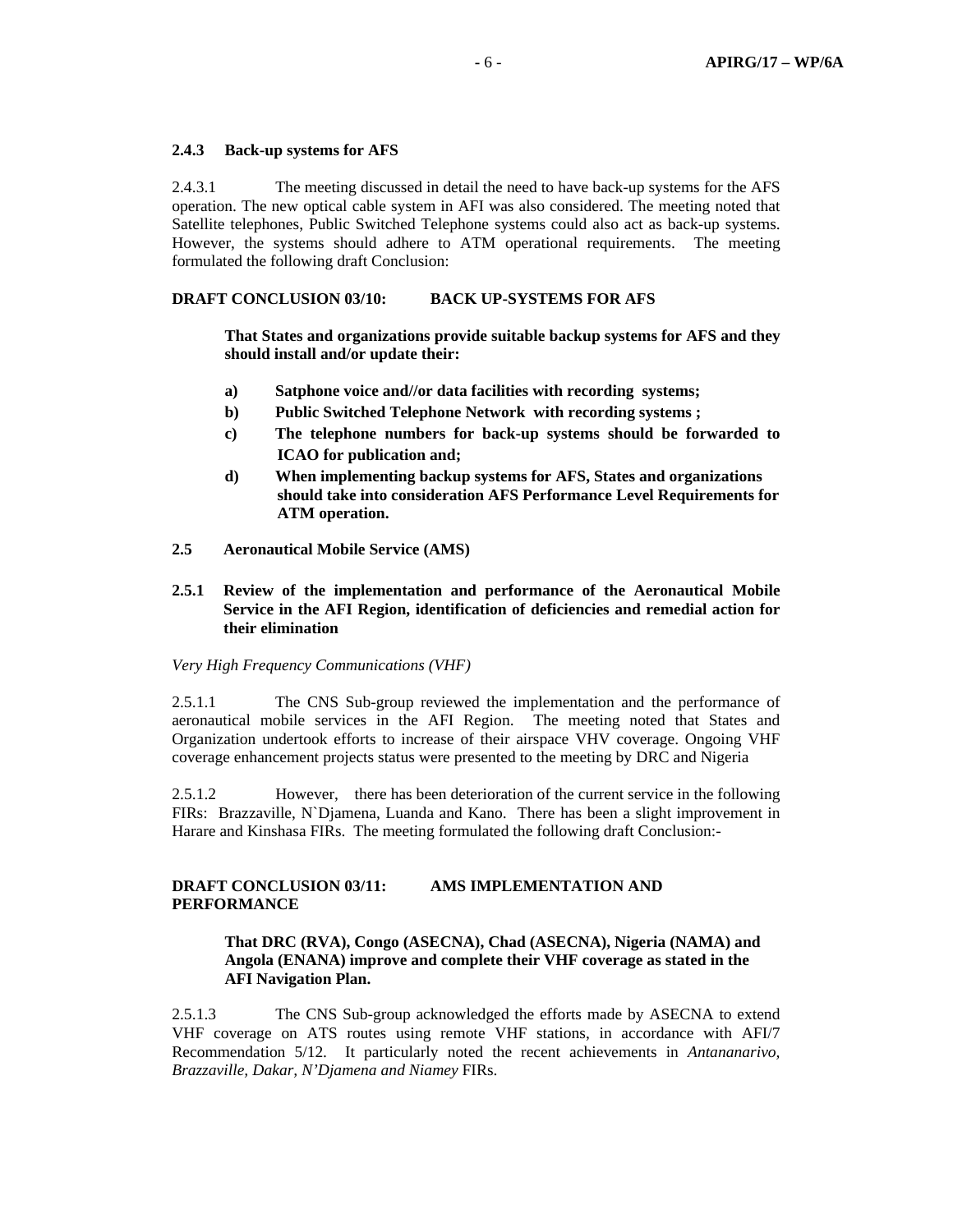2.5.1.4 IATA presented the results of the VHF Survey conducted from 3 to 23 July 2009. Some of the results were not conclusive due to lack of responses from States and Airlines. IATA informed the meeting that the survey will be carried out every 18 months and appealed to States for cooperation. IATA was requested to forward the questioner for the survey to States for comments before the survey.

### *High Frequency Communications (HF)*

2.5.1.5 The meeting discussed at length the problems being encountered with the propagation of HF. The meeting requested ICAO to investigate with the States involved and report to the next meeting of CNS/SG.

### *Frequency Management*

2.5.1.6 The meeting was informed of a web-based frequency management tool being developed by ICAO. A workshop on the final version of the software programme will be conducted in September 2010 for the AFI Region at a venue to be decided on. States were urged to participate in the workshop. The updated ICAO Communications Lists COM 1, COM 2 and COM 3 are needed to make sure that the correct database is reflected in the programme. All extended VHF sites should be included with site coordinates provided in WGS-84 format. The meeting formulated the following draft Conclusion:

### **DRAFT CONCLUSION 03/12: SUBMISSION OF COM LISTS**

## **That States that have not submitted their updated COM lists to the ICAO regional offices should do so. The submitted lists should have the aeronautical coordinates provided in WGS-84 format.**

# **2.5.2 Controller-Pilot Data Link Communications (CPDLC)**

2.5.2.1 The meeting noted the slow pace of implementation of the requirements for en – route controller-pilot data link communications (CPDLC) as contained in the Air Navigation Plan (ICAO Doc 7474). These requirements were introduced by APIRG/13 for AFI ACCs in 2001.

2.5.2.2 The meeting also noted that operational CPDLC procedures were implemented in 2009 within the EUR/SAM Corridor (Atlantico, Canaries and Dakar Oceanic FIRs) by Brazil, Spain and Senegal (ASECNA). ASECNA was also implementing CPDLC procedures in Abidjan, Brazzaville, Dakar Terrestrial, Ndjamena and Niamey managed airspace. Implementation projects developed by Cape Verde and Ghana for CPDLC procedures were also noted.

# **2.5.3 Required Communication Performance (RCP)**

2.5.3.1 The meeting reviewed the new concept of Required Communication Performance (RCP) as developed in the ICAO RCP Manual (Doc. 9869). RCP being a performance specification serves as one possible safety net in airspace planning in order to ensure that the various infrastructural, operational and technological components blend the aircraft systems and the ground systems to deliver a safe, reliable and repeatable service. An RCP type is not inherently prescriptive. Where both voice and data link applications are required (such as remote and oceanic) in order to support enhanced surveillance and communication services, an ANSP might choose to prescribe an RCP type and/or surveillance performance specifications. Under the broad provisions of the ICAO RCP Manual (Doc.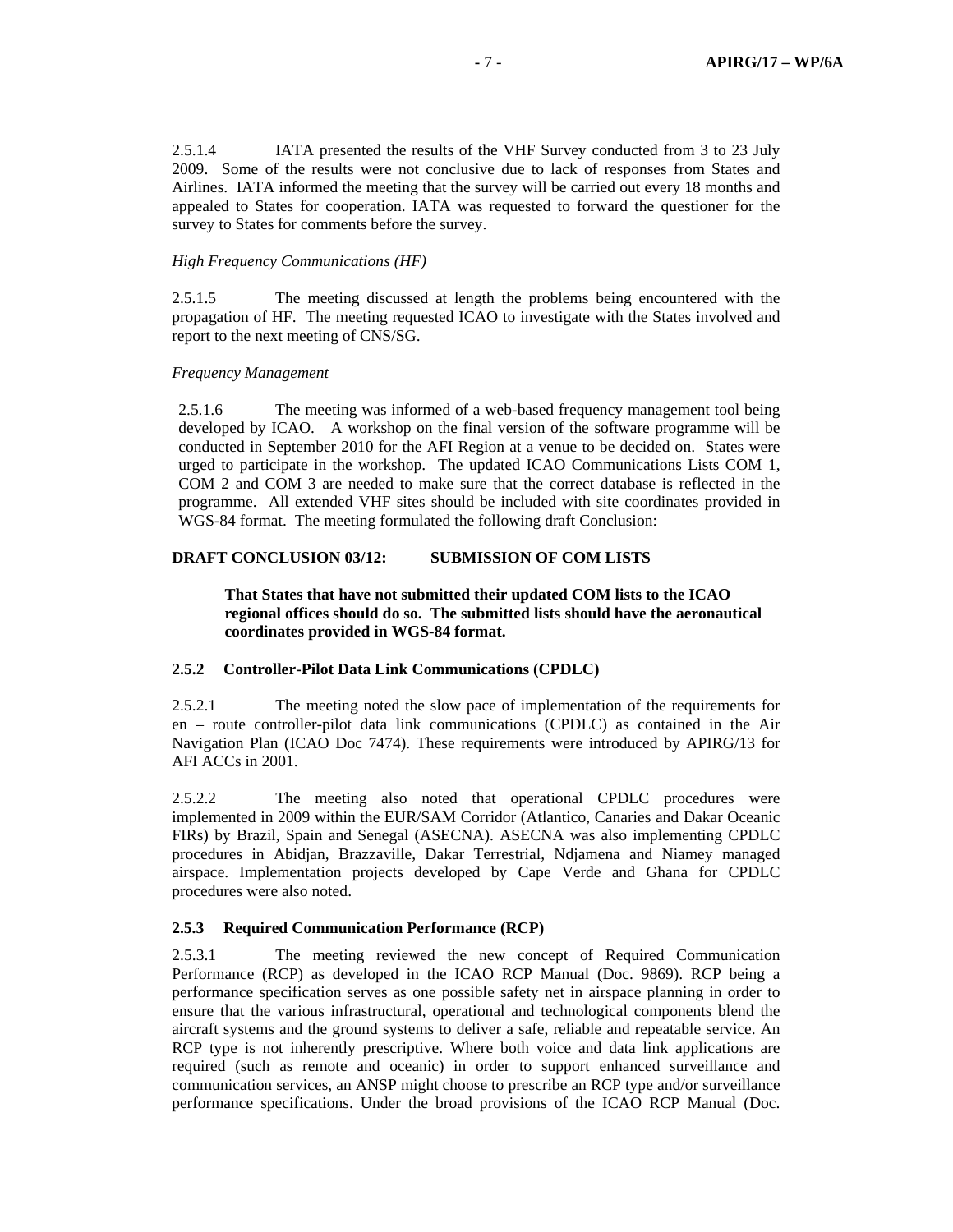9869), it remains within the remit of the ANSP working closely with other ATM users to indicate the best combination of technologies to support the RCP type adopted. Procedures are required in order to cope with failures on the ground and air.

2.5.3.2 RCP provides a critical feature in measuring and bench-marking a system as whole rather than individual technological components that may perform well individually but not be compatible with each other. It is now possible using RCP to monitor and ensure that the minima levels as used in the airspace communications are being safely met. For example, in the performance-based navigation context (PBN), an RCP240 will assure safe communication latency in a 30NM separation minima environment (RNP 4). Likewise, RCP400 would deliver 50 NM (RNP 10) or more in minima.

2.5.3.3 It was suggested that the AFI Region consider using RCP guidelines for planning towards the safe reduction in Separation standards based on RNAV10 (RNP10) and RNP4 PBN navigation specifications.

# *Global Operational Data Link Document (GOLD)*

2.5.3.4 The meeting recalled APIRG 16/33 Conclusion on the adoption of the FANS 1/A Operational Manual (FOM) for application in the AFI Region.

2.5.3.5 The meeting was informed that an ICAO-sponsored Ad-hoc Working Group was developing the Global Operational Data Link Document (GOLD). The purpose of the GOLD is to facilitate global harmonization of existing data link operations and resolve regional and/or State differences impacting seamless operations. It will also include required communication performance (RCP) and surveillance specifications, based on RTCA DO-306/EUROCAE ED-122, and guidelines on post-implementation monitoring and corrective action to address a number of issues with satellite data communication services.

2.5.3.6 The meeting noted that, when finalized, the GOLD would effectively replace the Guidance Material for ATS Data Link Services in North Atlantic Airspace (NAT Data Link GM) and the FANS-1/A Operations Manual (FOM) for the Asia-Pacific, South American and African-Indian Ocean Regions.

# **2.6 Implementation and performance of Aeronautical Radio Navigation Service**

# **2.6.1 Review of ARNS deficiencies**

2.6.1.1 CNS/SG/3 reviewed the implementation and performance of the Radio Navigation systems. The meeting noted that there has not been any significant improvement in the service since the CNS/SG/2 meeting. The following draft Conclusion was formulated:

# **DRAFT CONCLUSION 03/13: ELIMINATION OF ARNS DEFICIENCIES**

 **That States take urgent action to eliminate as soon as possible the current outstanding ARNS deficiencies as identified in Appendix E to the CNS/SG/3 Report.**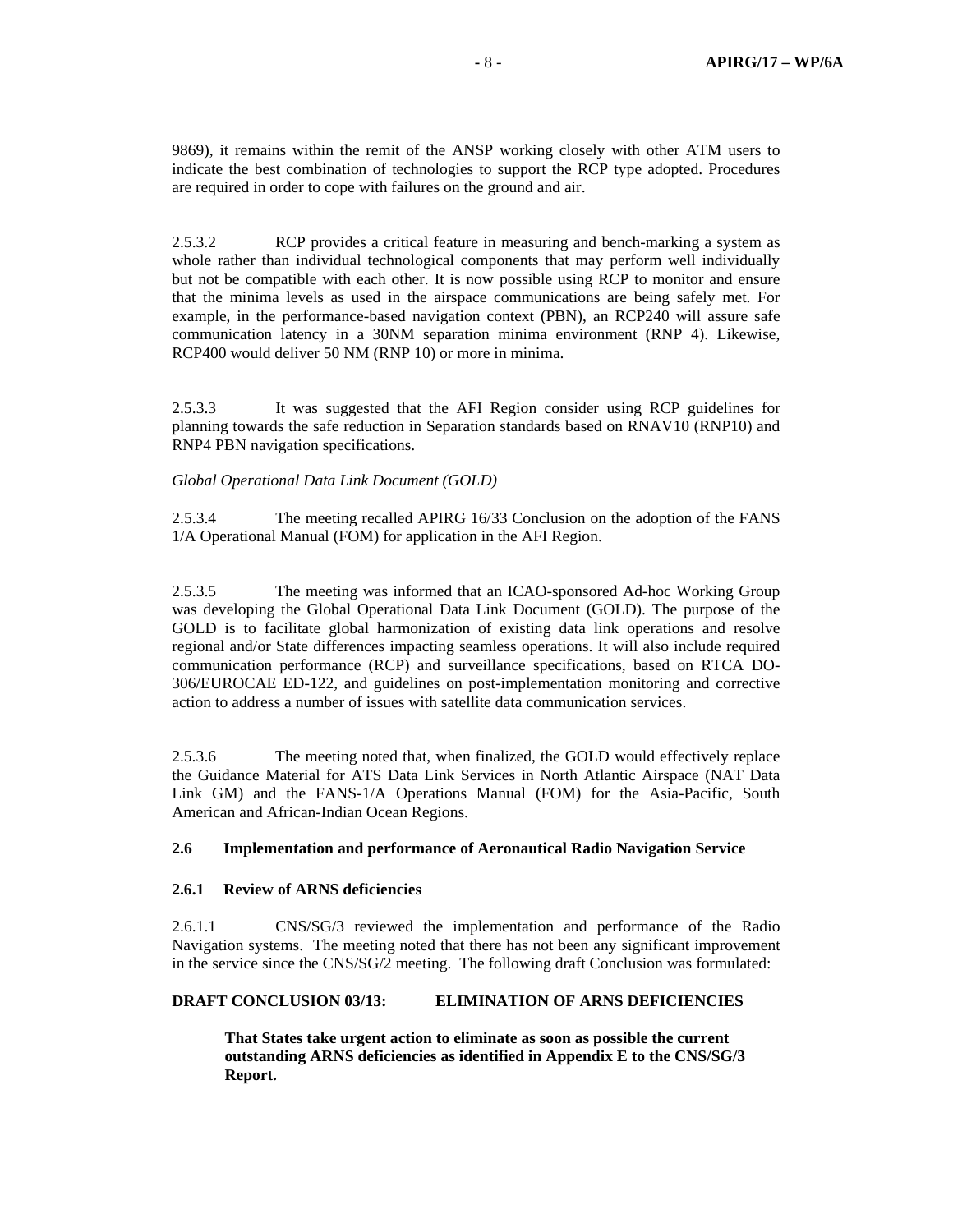# **2.7 Surveillance**

# **2.7.1 Implementation and performance of Surveillance Systems**

2.7.1.1 States provided updated information concerning their implementation of surveillance systems.

2.7.1.2 The meeting noted the slow pace of implementation of AFI Aeronautical Surveillance Plan requirements for en – route operations as contained in the Air Navigation Plan (ICAO Doc 7474). It recalled APIRG Decision 16/26 requesting that the status of implementation of the AFI Aeronautical Surveillance Plan for en-route operations be included in the review of CNS system performance.

2.7.1.3 The meeting also noted that operational ADS/C procedures were implemented in 2009 within the EUR/SAM Corridor (Atlantico, Canaries and Dakar Oceanic FIRs) by Brazil, Spain and Senegal (ASECNA). ASECNA was also implementing ADS/C procedures in Abidjan, Brazzaville, Dakar Terrestrial, Ndjamena and Niamey managed airspace. Implementation projects developed by Cape Verde and Ghana for ADS/C procedures were also noted.

# **2.8 Review of the ICAO position and preparations for the ITU WRC-2012**

# **2.8.1 ICAO position at WRC-2012**

2.8.1.1 Under this agenda item, the meeting reviewed the *ICAO position for WRC-2012* which has been developed by Working Group F of the Aeronautical Communication Panel (ACP) and the Navigation Systems Panel (NSP). The ICAO position was sent to Contracting States under State Letter Ref E 3/5-09/61 dated 30 June 2009 from the Secretary General. The meeting's attention was drawn to the successful outcome from the ITU WRC-07 as a result of direct participation of African Aviation Community.

2.8.1.2 States were urged to participate in national and regional WRC preparatory meetings and those of the African Telecommunications Union (ATU) in order for ICAO's position to be reflected in their submissions to the ITU. The following draft Conclusion was formulated:

# **DRAFT CONCLUSION 03/15: ICAO POSITION FOR THE ITU WRC-2012**

# **That States and Air Navigation Service Providers (ANSPs):**

- **a) Continue their efforts on implementation of the relevant elements of ICAO Assembly Resolution A32-13 and in particular, participate in the preparatory work of the ITU and the ATU for WRC-; and**
- **b) Continue to assign high priority to the tasks relating to the protection and availability of radio frequency spectrum allocated to aeronautical services and in particular, actively participate in the relevant activities of the ITU-R and ATU.**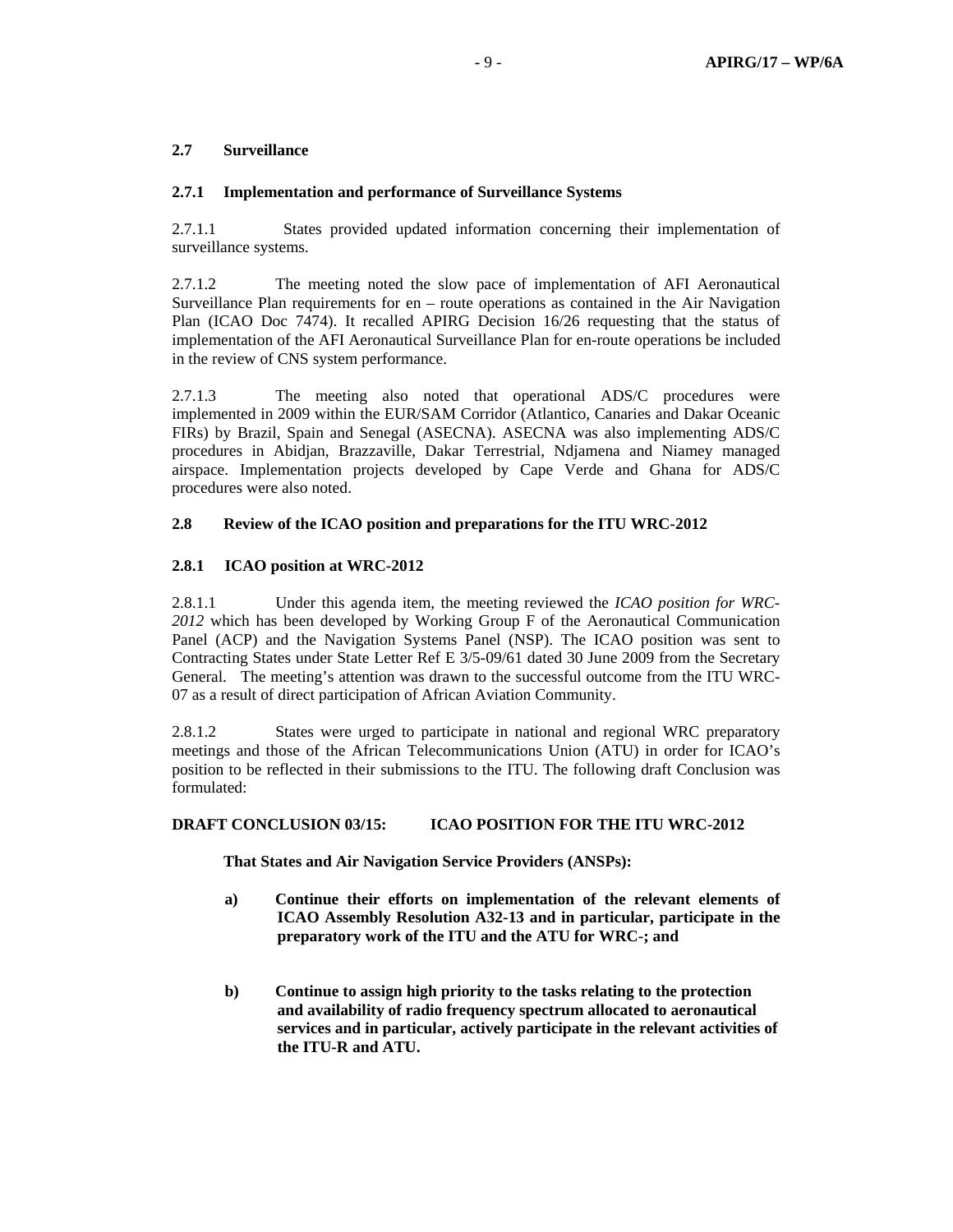### **2.8.2 Preparations for ITU WRC-2012**

2.8.2.1 Under Agenda Item1.1 of WRC-12, the following States were urged to delete footnote 5.330: Angola, Cameroon, Chad, Eritrea, Ethiopia, Mozambique, Somalia, Sudan, Tanzania and Togo, due to the effect it might have on PBN implementation. The following States were also urged to delete the footnotes 5.362B and 5.362C: Algeria, Benin, Gabon, Guinea, Guinea-Bissau, Nigeria, Senegal, Swaziland, Tanzania, Uganda, Chad, Congo, Egypt, Somalia, Sudan and Togo, in order to give protection to aeronautical radio navigation services from disabling interference, and allow the implementation of ADS-B and improvement of safety of aircraft operations. The following draft Conclusion was formulated:

# **DRAFT CONCLUSION 03/16: DELETION OF FOOTNOTES 5.330, 5.362B AND 5.362C**

### **That States with footnotes at 5.330, 5.362B and 5.362C be urged to contact their spectrum regulators to delete theses footnotes**.

### **2.8.3 Review of AFI Frequency Management Group (AFI/FMG) Meeting**

2.8.3.1 The meeting was briefed by the AFI/FMG Rapporteur (ASECNA) on the last meeting that was held in Dakar, Senegal, 12 October 2009. The draft terms of reference and work programme for AFI/FMG are provided at **Appendix B** to this working paper. States were urged to formally register their Aviation frequencies with their telecommunication regulatory authorities. The following draft Conclusion was formulated:

#### **DRAFT CONCLUSION 03/17: REGISTRATION OF OPERATIONAL FREQUENCIES**

# **That States which have not formally registered their operational frequencies take the necessary steps and register their operational frequencies with their telecommunication regulatory authorities.**

2.8.3.2 The work plan of the AFI Region for WRC-12 was discussed. South Africa, Kenya and Ghana were assigned agenda items from WRC-12 to work on and develop Africa position to be discussed at the next AFI/FMG meeting for submission to ICAO Aeronautical Communication Panel Working Group F (ACP/WG/F) and African Telecommunication Union Conference Preparatory Meeting (ATU CPM) respectively. The following draft Decision was formulated:

### **DRAFT DECISION 03/18: FOLLOW –UP OF AFI/FMG ACTION PLAN**

 **That:** 

- **a) The following States should follow up on ITU WRC-12 Agenda Items and report to AFI/FMG as follows:** 
	- **1. South Africa: Agenda Item 1.7;**
	- **2. Ghana: Agenda Item 1.3; and**
	- **3. Kenya: Agenda Item 1.4;**
- **b) The AFI/FMG Rapporteur (ASECNA) should coordinate and follow up the AFI/FMG Action Plan and report to the CNS Sub-group.**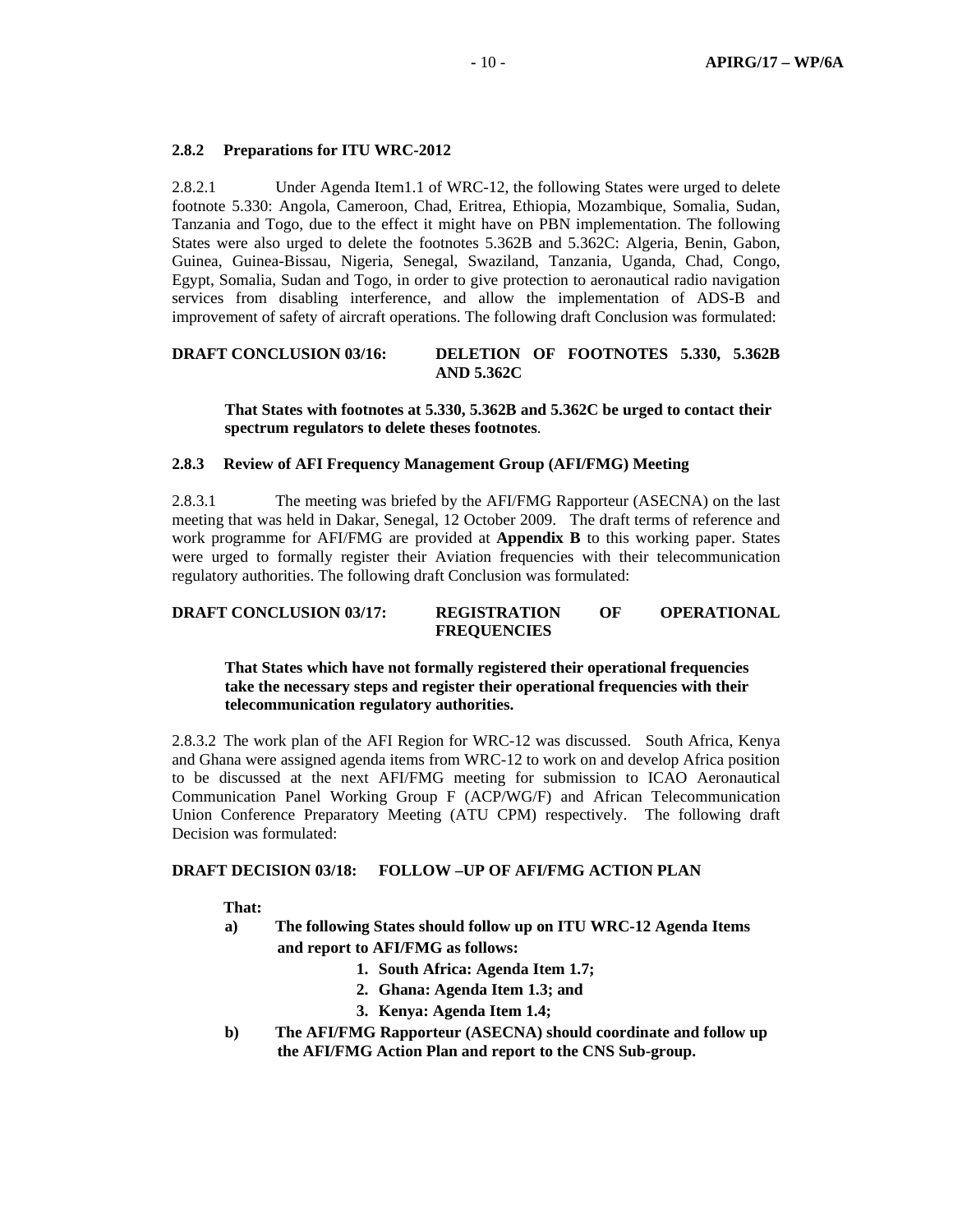### **2.9 Future work programme and composition of the CNS/SG**

### **2.9.1 Review of the future Work Programme and Composition of the CNS Sub-group**

2.9.1.1 Under this Agenda Item, the CNS Sub-group reviewed and updated its work programme and composition as shown in **Appendix C** to this working paper. The following draft Decision was formulated.

# **DRAFT DECISION 03/19: FUTURE WORK PROGRAMME AND COMPOSITION OF THE CNS SUB-GROUP**

# **That the work programme and composition of the CNS Sub-group be adopted as shown at Appendix M to the CNS/SG/3 Report.**

### **2.9.2 CNS Performance Objectives**

2.9.2.1 The meeting reviewed the CNS performance objectives and related framework form (PFF) developed by the ICAO Special RAN Meeting of 2008. **Appendix D** to this working paper contains a revised CNS performance framework form prepared by the Sub-group for submission to the APIRG.

### **DRAFT CONCLUSION 03/20: CNS PERFORMANCE OBJECTIVES**

 **That the CNS performance objectives and performance framework form developed by ICAO SP AFI RAN (2008) be amended as shown at Appendix N to the CNS/SG/3 Report.** 

### **2. 10 Any other business**

### **2.10.1. ICARD Software**

2.10.1.1 Under this Agenda item, the CNS Sub-group held a joint session with the ATS/AIS/SAR Sub-group (ATS/AIS/SAR/SG/11). The meeting was briefed on ICARD and its implementation in the AFI Region in order to avoid duplication of codes and to improve air safety. States were encouraged to log into ICARD website and validate their five-letter named codes (5LNC) and their coordinates.

### **2.10.2. Missing flight plans**

10.2.1 The joint session discussed the critical issue of missing flight plans. The problems were attributed to a number of issues, namely the difference in modulation rate of AFTN centres whereby some centres with higher modulation rate cannot record messages if the in-coming feeder rate is very slow. The centres were requested to verify if the automatic generation of schedule flights was done by their message switches. Human factors could also be part of the problem. The last survey on missing flight plans was inconclusive due to lack of feedback from States.

2.10.2.2 AMHS implementation Task Force should work closely with AFI Flight Plan Transition Task Force, and include related activities in its work programme.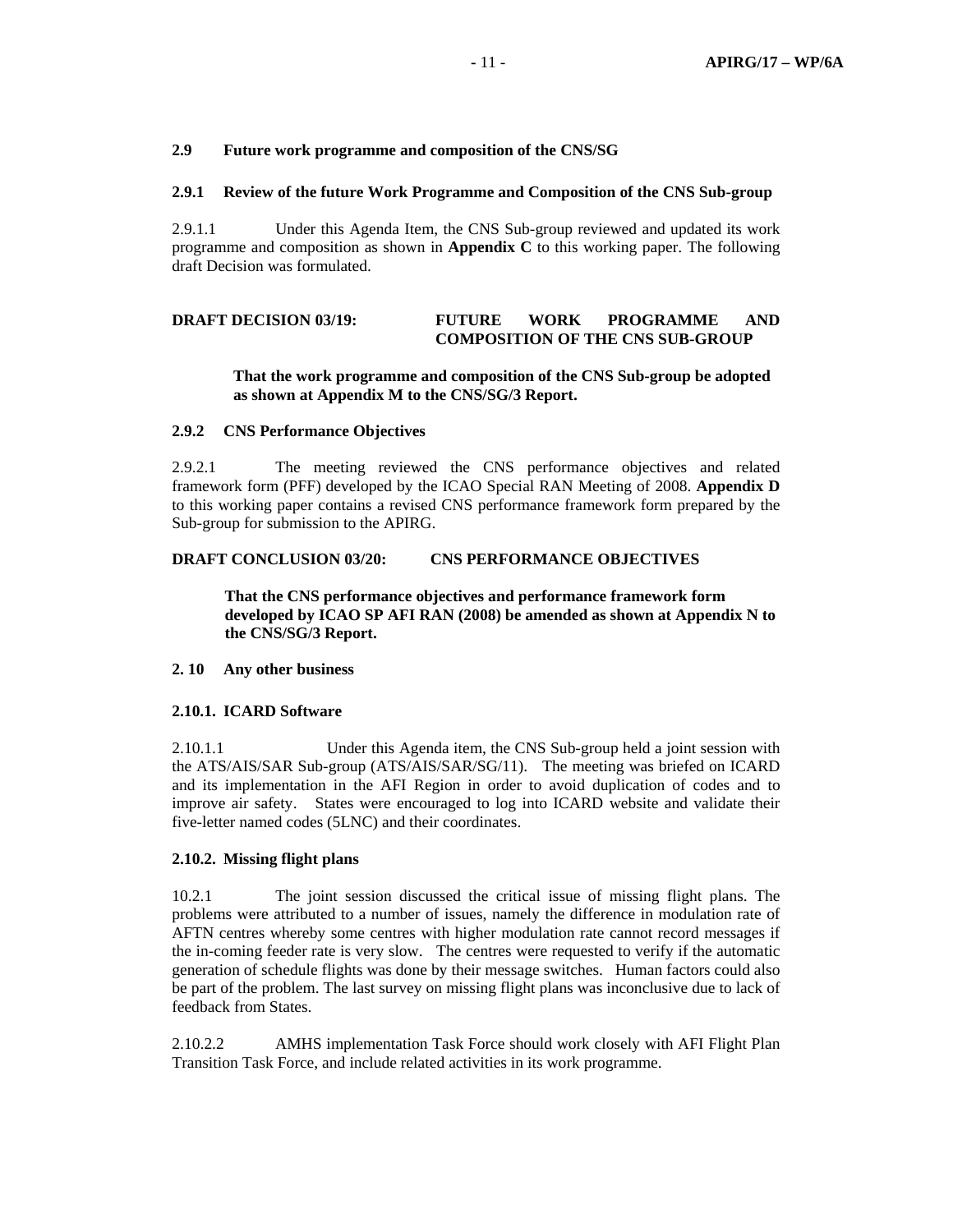### **2.10.3. Safety management systems (SMS)**

2.10.3.1 The meeting was briefed on safety management systems (SMS) in ATM and their effect on CNS systems. States were encouraged to address aeronautical telecommunications in their SMS.

# **3. ACTION BY APIRG**

3.1 The meeting is invited to:

a) Note the report of the CNS/SG/3 Meeting as presented in this working paper; and

b) Review and endorse the following Draft Conclusions and Draft Decisions:

- 1. Draft Conclusions 03/02, 03/03, 03/04, 03/05, 03/06, 03/07, 03/08, 03/09, 03/10, 03/11, 03/12, 03/13, 03/15, 03/16, 03/17, 03/20; and
- 2. Draft Decisions 03/01, 03/18 and 03/19.

 $-$  END  $-$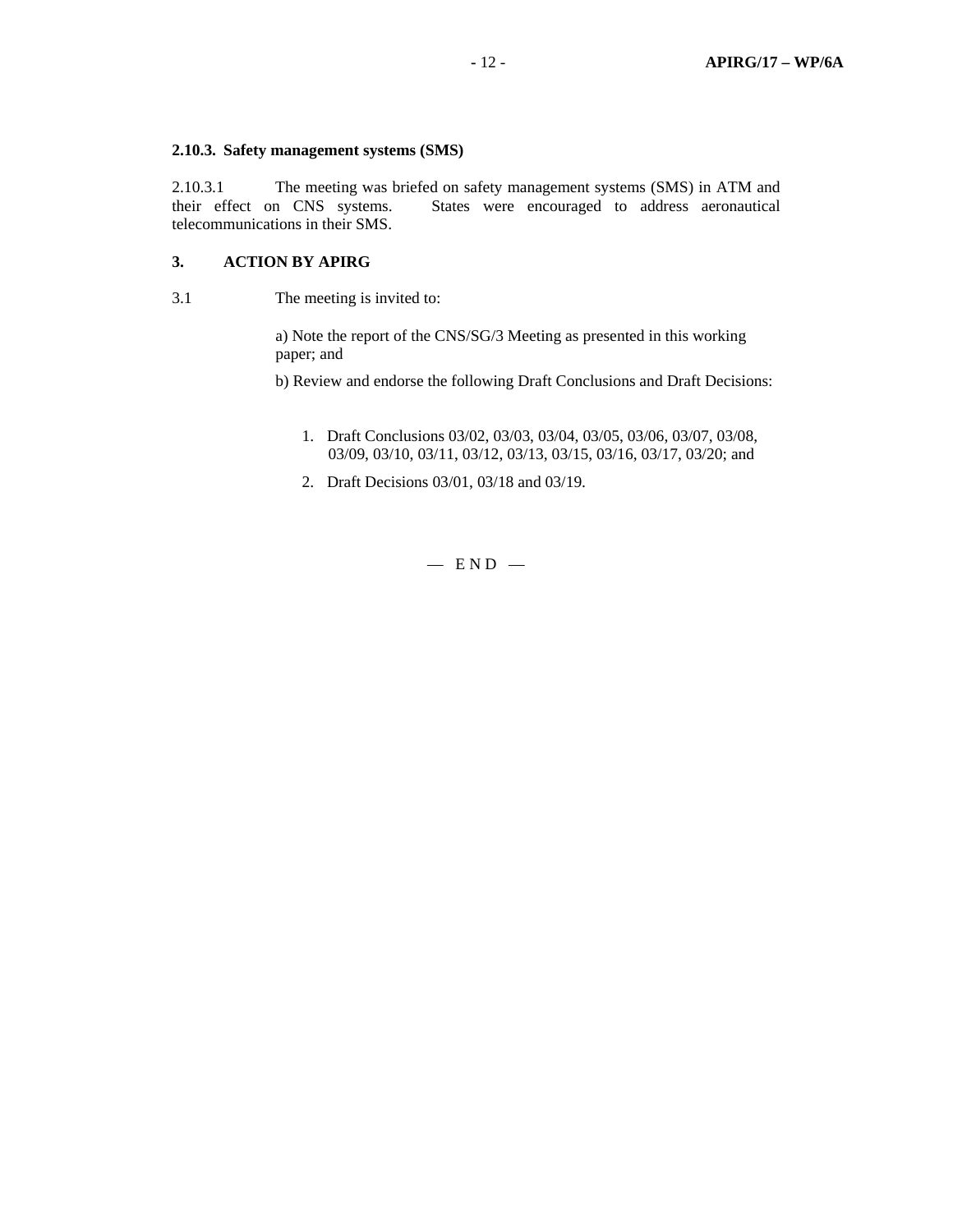# **APPENDIX A**

### **AFI AMHS IMPLEMENTATION TASK FORCE**

### **Terms of Reference:**

1) Conduct a comprehensive review of ICAO Standards and Recommended Practices for the Aeronautical Message Handling System (AMHS) application as specified in Annex 10 Volume II[3], chapter 4.6 and Annex 10 Volume III, Part I[26], chapter 3.5.3) and ICAO Doc.9880 Part IIB[5];

2) Collect and analyze information on the status of AFI ANSP Aeronautical Message Handling System plan processing systems including ongoing upgrades to existing systems;

3) On the basis of the above, and in accordance with relevant additional ICAO provisions, develop a coordinated AFI transition strategy and plan with associated timelines to enable the streamlined coordinated implementation of AMHS.

# **Considerations:**

In addressing these terms of reference, the Task Force should consider, inter alia, the following aspects:

- a) The implemented systems in the AFI Region could differ from systems in other ICAO Regions and accordingly provide recommendable Regional action with global goals;
- b) Inter and intra regional issues;
- c) Personnel training for operational migration from AFTN to AMHS;
- d) AFS network backbone capability;
- e) Contingency arrangements for States that cannot comply by the due date;
	- Way to handle staged implementations by States,
	- Expectations across ANSPs with different implementation dates, and
- f) Systems that transition early will need to be capable of handling both new and current instructions.
- g) Inter-system exchanges need to take account of differing automation capabilities in order to avoid excessive message rejection;
- h) Establishment of an Information Management system to track implementation timelines for various States/systems;
- i) Impacts to users (compliance to new flight plan format); and
- j) Appropriately timed withdrawal of existing systems specific requirements to ensure consistency with new instruction.
- k) Existing ICAO guidance material

**Membership** (Provisional to be consolidated after the planned AMHS Training Workshop)

### **Core members:**

- − CNS operation specialist and systems engineering experts from AFI States and ANSPs with existing and planned AMHS plan processing systems
- − ATNS, ASECNA, IFATSEA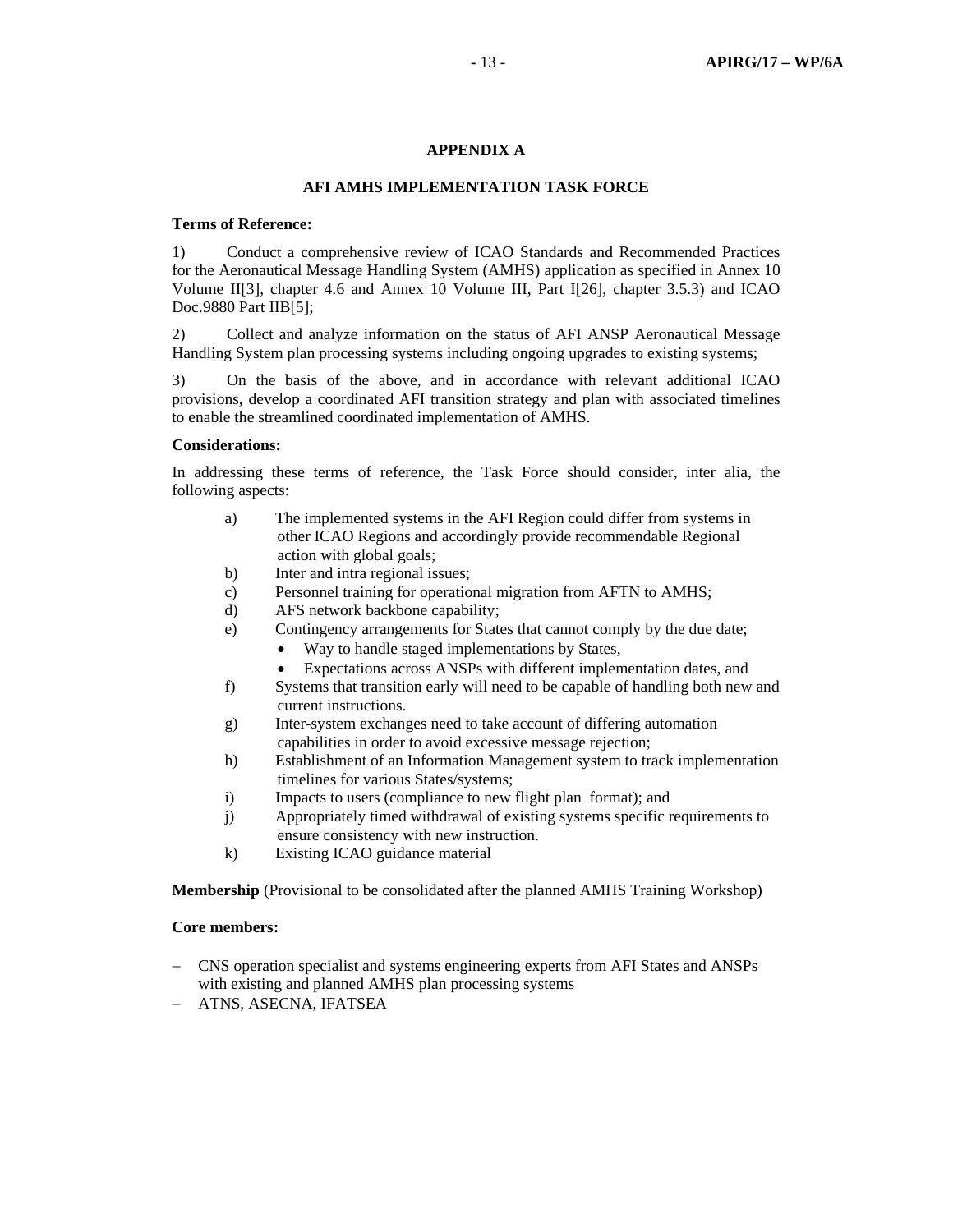# **APPENDIX B**

# **DRAFT TERMS OF REFERENCE AND WORK PROGRAMME OF AFI FREQUENCY MANAGEMENT GROUP (AFI/FMG)**

# **1. Terms of reference**

The FMG works within the terms of reference of the APIRG, on the matters related to the aviation radio frequency spectrum which included the following task list in co-ordination with other relevant international organizations.

# **2. Task List**

| <b>Task</b><br>No. | <b>Global</b><br>Plan<br><b>Initiative</b><br>Ref. | <b>Title/Brief</b><br>description                                            | <b>Deliverables</b>                                                                                                                                                                                               | <b>Action</b><br>by           | <b>Target</b><br>date |
|--------------------|----------------------------------------------------|------------------------------------------------------------------------------|-------------------------------------------------------------------------------------------------------------------------------------------------------------------------------------------------------------------|-------------------------------|-----------------------|
| 1.                 | <b>GPI 23</b>                                      | Aviation<br>Spectrum<br>requirements                                         | Monitor and report to APIRG<br>the status of available capacity<br>in the various aviation bands.                                                                                                                 | <b>FMG</b>                    | $On-going$            |
| 2.                 | <b>GPI 23</b>                                      | Frequency<br>Planning                                                        | Ensure the effective operation of<br>the coordination process for the<br>necessary agreement to make<br>new frequency assignments.                                                                                | <b>FMG</b>                    | On-going              |
| 3.                 | <b>GPI 23</b>                                      | Coordination<br>with other<br>agencies to<br>protect<br>aviation<br>spectrum | Coordinate activities for<br>the<br>conduct of the 'block planning'<br>process to provide for new<br>frequency requirements which<br>can only be satisfied by the<br>relocation<br>of<br>existing<br>assignments. | <b>FMG</b>                    | On-going              |
| 4.                 | <b>GPI 23</b>                                      | Maintenance<br>of Table<br>COM <sub>3</sub>                                  | Maintain a parallel draft Table<br>COM 3 until merging with the<br>ICAO table is completed with<br>refinement of COM3 Tables at<br>the next stage.                                                                | Study<br>Group<br><b>ICAO</b> | On-going              |
| 5.                 | <b>GPI 23</b>                                      | Support for<br><b>ICAO</b><br>Position at<br><b>ITU WRC</b>                  | Ensure<br>AFI<br><b>States</b><br>support<br>ICAO at ITU meetings.                                                                                                                                                | <b>FMG</b>                    | On-going              |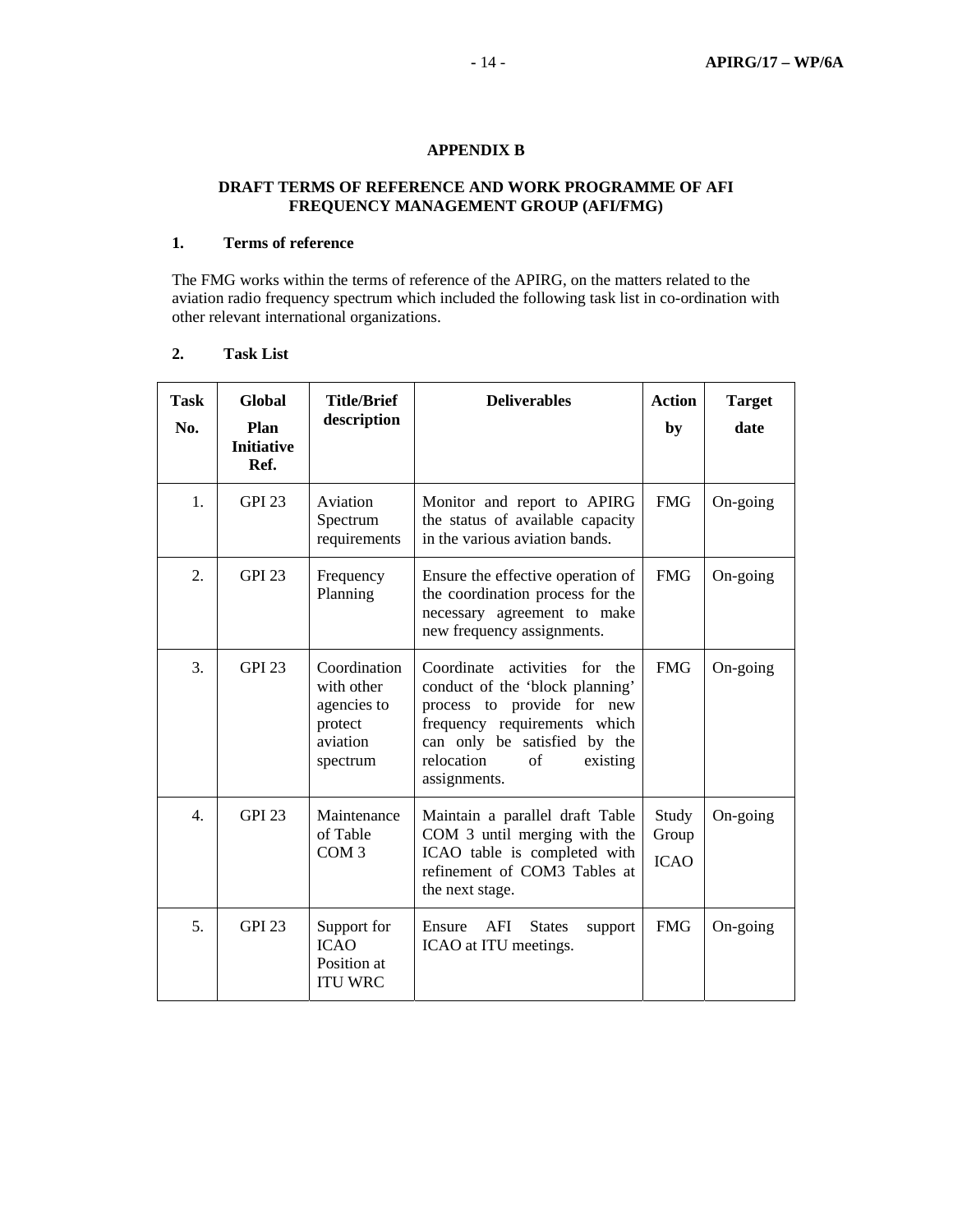# **APPENDIX C**

# **DRAFT TERMS OF REFERENCE, FUTURE WORK PROGRAMME AND COMPOSITION OF THE COMMUNICATIONS, NAVIGATION AND SURVEILLANCE SUB-GROUP (CNS/SG)**

# **1. TERMS OF REFERENCE**

- a) Ensure the continuing and coherent development of the AFI Regional Air Navigation Plan in the fields of aeronautical communications, navigation and surveillance (CNS), including the development of CNS elements of the AFI CNS/ATM Implementation Plan in the light of new developments, in harmony with the ICAO Global Air Navigation Plan (Doc 9750) and the plans for adjacent regions;
- b) Identify, review and monitor deficiencies that impede or affect the provision of efficient aeronautical telecommunications and recommend appropriate corrective action;
- c) Prepare, as necessary, CNS/ATM cost/benefit analyses for the implementation options of C, N an S elements; and
- d) Study, as necessary, institutional arrangements for the implementation of C, N and S systems in the AFI Region.

| <b>Item</b> | <b>Global</b>        | <b>Task description</b>                                                                                                                                                                   |              | <b>Target</b> |
|-------------|----------------------|-------------------------------------------------------------------------------------------------------------------------------------------------------------------------------------------|--------------|---------------|
|             | Plan                 |                                                                                                                                                                                           |              | date          |
|             | <b>Initiatives</b>   |                                                                                                                                                                                           |              |               |
|             |                      | <b>Communications</b>                                                                                                                                                                     |              |               |
| 1.          | <b>GPI-22</b>        | Follow up and monitor the implementation of VHF<br>coverage in the AFI region in accordance with AFI/7 Rec.<br>5/12.                                                                      | $\mathsf{A}$ | APIRG/18      |
| 2.          | <b>GPI-22</b>        | Update the AFI AFTN routing directory                                                                                                                                                     | $\mathsf{A}$ | APIRG/18      |
| 3.          | <b>GPI-22</b>        | In coordination with the ATS/AIS/SAR Sub-group,<br>participate in the development of a communication<br>infrastructure to support an AFI Central AIS Database<br>(AFI CAD)                | A            | Continuing    |
| 4.          | $GPI-17$<br>$GPI-22$ | Follow-up the implementation of suitable communication<br>bit-oriented protocols to improve AFTN performance and<br>to facilitate the introduction of ATN applications.                   | $\mathsf{A}$ | APIRG/18      |
| 5.          | $GPI-17$             | Monitor the development, and coordinate the<br>implementation of guidance material for service level<br>agreements between air navigations service providers and<br>ATN service providers | $\mathsf{A}$ | APIRG/18      |
| 6.          | $GPI-17$             | Review and update, if needed, the ICAO Register of<br>AMHS managing domains and addressing information<br>pertaining to AFI.                                                              | $\mathsf{A}$ | Continuing    |
|             |                      | <b>Navigation</b>                                                                                                                                                                         |              |               |
| 7.          | <b>GPI-21</b>        | Analyze and review the Report of the AFI GNSS<br><b>Implementation Task Force.</b>                                                                                                        | $\mathsf{A}$ | Continuing    |
| 8.          | $GPI-21$             | Follow up and monitor the implementation of Phase 1 of<br>the AFI GNSS Strategy.                                                                                                          | $\mathsf{A}$ | Continuing    |

# **2. WORK PROGRAMME**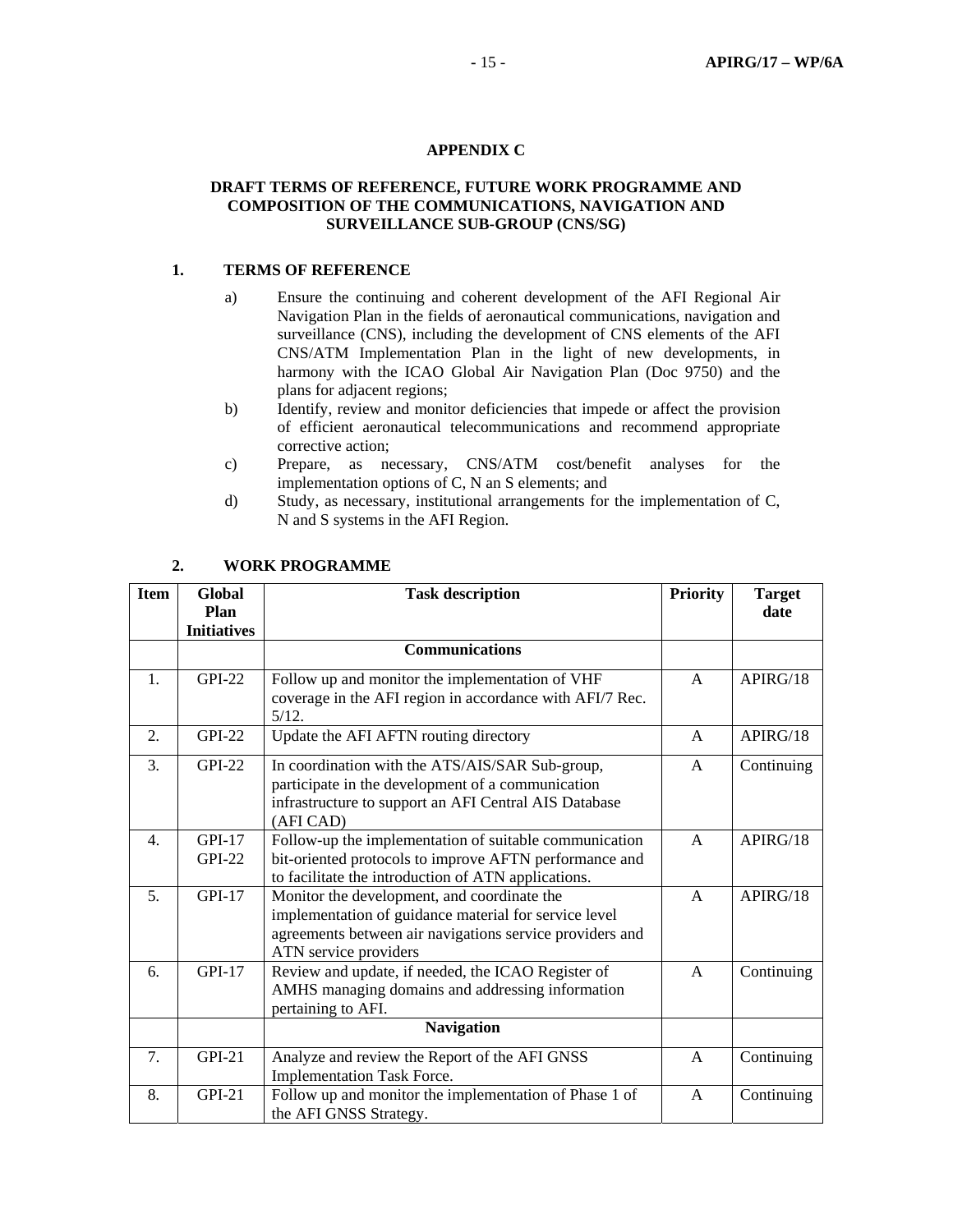| <b>Item</b> | Global             | <b>Task description</b>                                     |              | <b>Target</b> |
|-------------|--------------------|-------------------------------------------------------------|--------------|---------------|
|             | Plan               |                                                             |              | date          |
|             | <b>Initiatives</b> |                                                             |              |               |
|             |                    | <b>Surveillance</b>                                         |              |               |
| 9.          | GPI-9              | Analyze and review CNS aspects of the report of the ADS-    | A            | APIRG/17      |
|             |                    | <b>B</b> Implementation Task Force.                         |              |               |
|             |                    | Communications, Navigation and Surveillance -               |              |               |
|             |                    | <b>General matters</b>                                      |              |               |
| 10.         | $GPI-9$            | Analyze, review and monitor the implementation and          | A            | Continuing    |
|             | GPI-17             | operation of aeronautical communications, navigation and    |              |               |
|             | $GPI-21$           | surveillance (CNS) systems, identify CNS deficiencies and   |              |               |
|             | <b>GPI-22</b>      | propose measures for their elimination, as required         |              |               |
| 11.         | $GPI-9$            | Give further consideration, as necessary, to the concept of | $\mathsf{C}$ | Continuing    |
|             | GPI-17             | multinational ICAO AFI air navigation facility/service      |              |               |
|             | $GPI-21$           | addressed in the AFI/7 Report under Agenda Item 14          |              |               |
|             | <b>GPI-22</b>      | (AFI/7, Conclusion 10/6c).                                  |              |               |
| 12.         | $GPI-9$            | In co-ordination with the ATS/AIS/SAR Sub-group,            | A            | Continuing    |
|             | GPI-17             | continue the evolutionary and harmonized development of     |              |               |
|             | $GPI-21$           | the AFI CNS/ATM Systems Implementation Plan (AFI/7          |              |               |
|             | <b>GPI-22</b>      | Concl. 13/1).                                               |              |               |
| 15.         | GPI-9              | In co-ordination with the ATS/AIS/SAR Sub-group,            | B            | Continuing    |
|             | GPI-17             | develop, as necessary, comprehensive business cases for     |              |               |
|             | $GPI-21$           | competing CNS/ATM elements implementation options           |              |               |
|             | <b>GPI-22</b>      | for the routing areas.                                      |              |               |
| 16.         | GPI-9              | Co-ordinate plans developed by States, international        | B            | Continuing    |
|             | GPI-17             | organizations, airlines and industry for the implementation |              |               |
|             | $GPI-21$           | of the regional CNS/ATM systems implementation plan;        |              |               |
|             | <b>GPI-22</b>      | monitor<br>CNS/ATM<br>systems<br>research<br>and<br>and     |              |               |
|             |                    | development, trials and demonstrations within the AFI       |              |               |
|             |                    | Region and information from other regions.                  |              |               |
| 17.         | $GPI - 9$          | Maintain current the database on CNS elements of            | B            | Continuing    |
|             | GPI-17             | CNS/ATM planning and implementation in the AFI              |              |               |
|             | $GPI-21$           | Region.                                                     |              |               |
|             | <b>GPI-22</b>      |                                                             |              |               |
| 18.         | GPI-9              | Coordinate the implementation of ICAO Global Plan           | A            | Continuous    |
|             | <b>GPI-17</b>      | Initiatives pertaining to CNS and develop associated        |              |               |
|             | $GPI-21$           | regional performance objectives.                            |              |               |
|             | <b>GPI-22</b>      |                                                             |              |               |
|             |                    | <b>Aeronautical Spectrum</b>                                |              |               |
| 19.         | <b>GPI-23</b>      | Coordinate regional activities aimed at promoting ICAO      | A            | Continuing    |
|             |                    | position for ITU-WRC meetings,<br>and improving             |              |               |
|             |                    | aeronautical spectrum management and control in the         |              |               |
|             |                    | Region.                                                     |              |               |

# **Priority:**

A: High priority tasks on which work should be speeded up;

B: Medium priority tasks, on which work should be undertaken as soon as possible, but without detriment to priority A tasks; and

C: Lesser priority tasks, on which work should be undertaken as time and resources permit, but without detriment to priority A and B tasks.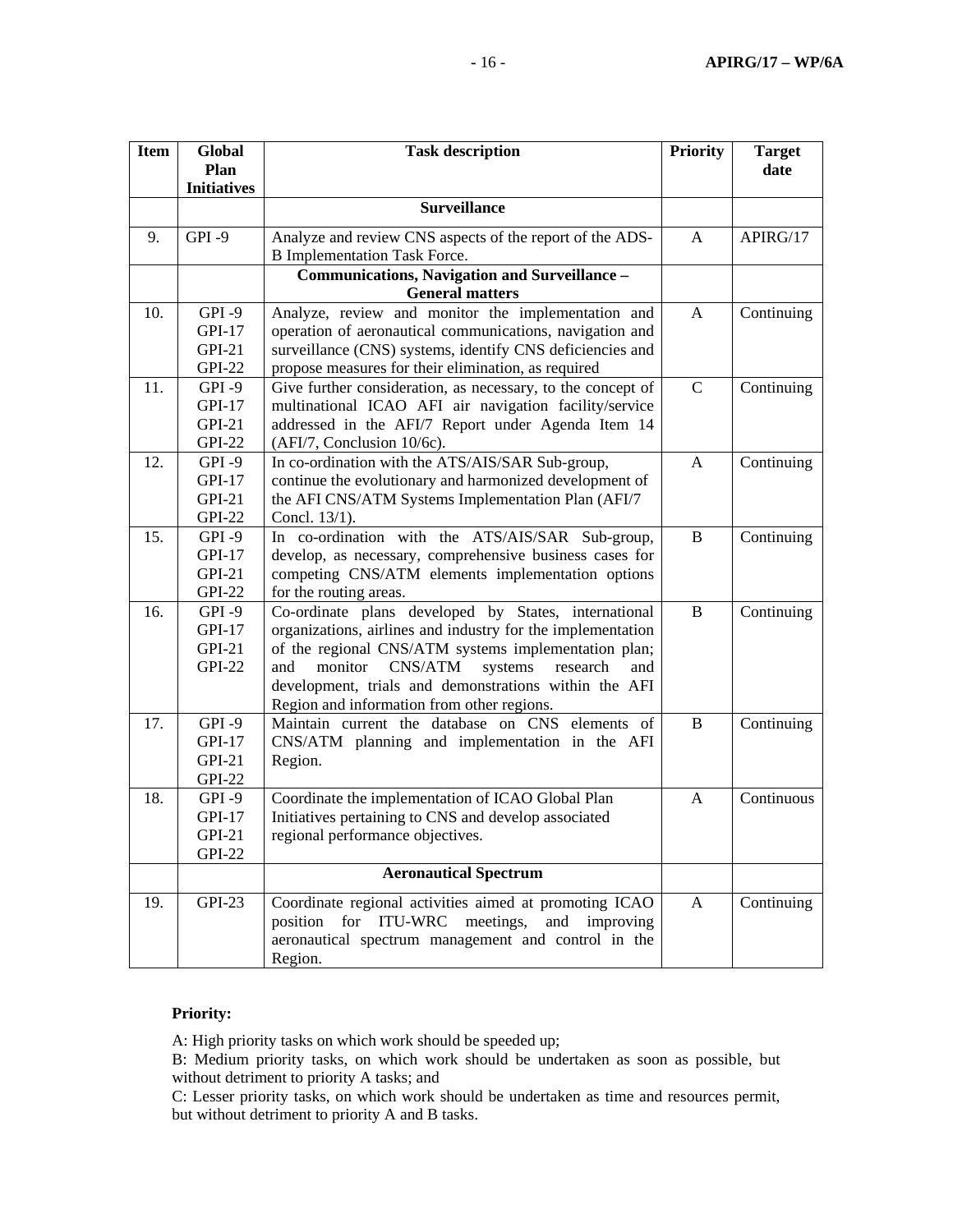# **3. COMPOSITION:**

Algeria, Angola, Cameroon, Congo, Côte d'Ivoire, D.R. of Congo, Egypt, Eritrea, Ethiopia, Gambia, Ghana, Guinea, Kenya, Malawi, Mali, Mauritius, Morocco, Niger, Nigeria, Senegal, South Africa, Spain, Sudan, Tanzania, Tunisia, Zambia, ACAC, ASECNA, IATA, and IFALPA.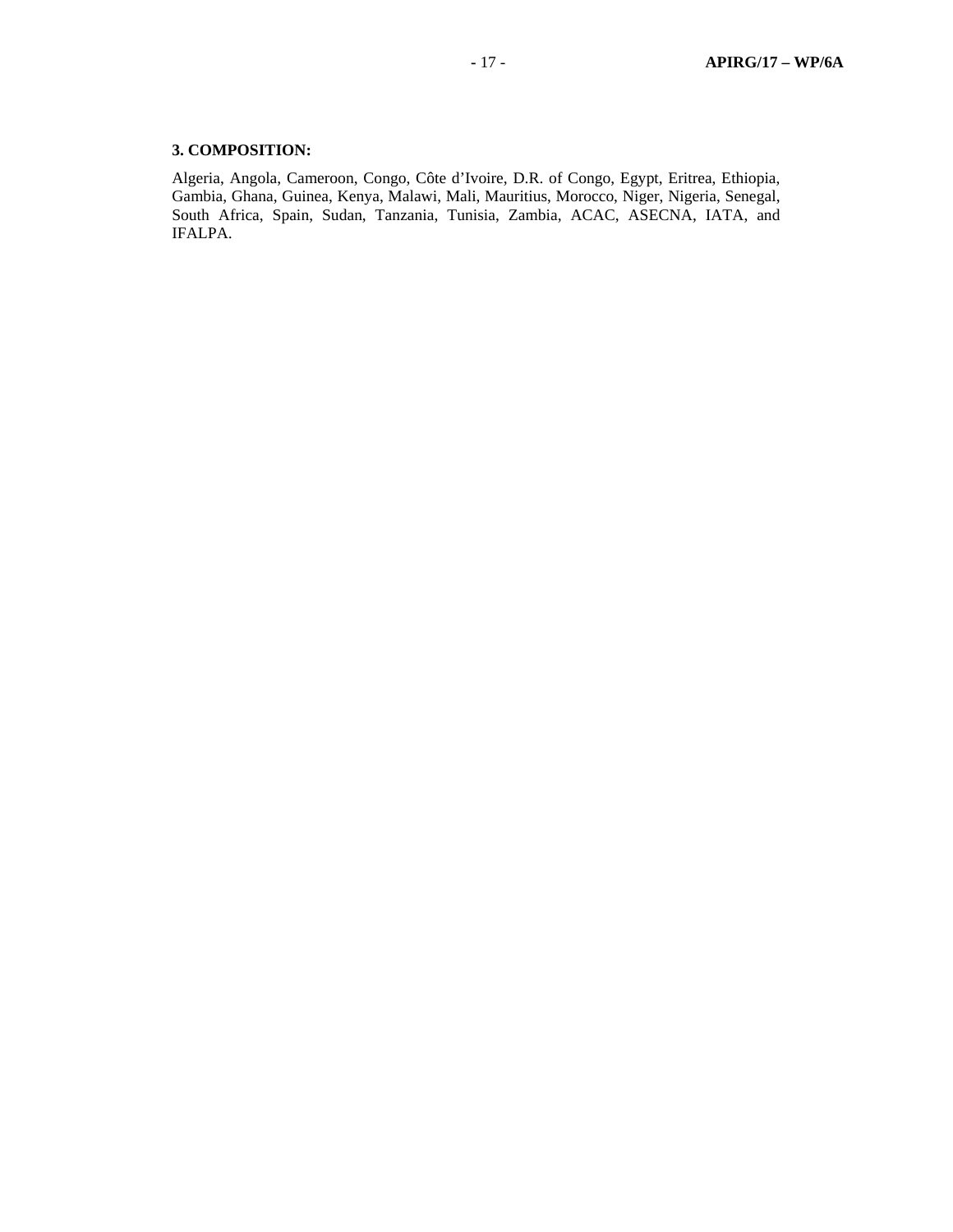# **APPENDIX D**

# **CNS PERFORMANCE OBJECTIVES**

|                                                                         | <b>CORRECTION OF DEFICIENCIES AND ENHANCEMENT OF AERONAUTICAL</b>                                | <b>TELECOMMUNICATIONS</b>                                         |                       |                                                                                                                                                  |  |
|-------------------------------------------------------------------------|--------------------------------------------------------------------------------------------------|-------------------------------------------------------------------|-----------------------|--------------------------------------------------------------------------------------------------------------------------------------------------|--|
|                                                                         |                                                                                                  | <b>Benefits</b>                                                   |                       |                                                                                                                                                  |  |
| <b>Safety</b>                                                           | • Implementation of AFI ANP                                                                      |                                                                   |                       |                                                                                                                                                  |  |
|                                                                         | • Enhanced safety in flight operations                                                           |                                                                   |                       |                                                                                                                                                  |  |
|                                                                         | • Uniform implementation of CNS/ATM systems (AFI ANP, Doc 003) and relevant ICAO<br><b>SARPs</b> |                                                                   |                       |                                                                                                                                                  |  |
| <b>Efficiency</b>                                                       | Improved flight planning and coordination<br>$\bullet$                                           |                                                                   |                       |                                                                                                                                                  |  |
| <b>Environment</b>                                                      | Reduction in fuel consumption                                                                    |                                                                   |                       |                                                                                                                                                  |  |
|                                                                         |                                                                                                  | <b>Strategy</b><br>Short term (2010)<br>Medium term (2011 - 2015) |                       |                                                                                                                                                  |  |
| <b>ATM</b><br><b>OPERATIONAL</b><br><b>CONCEPT</b><br><b>COMPONENTS</b> | <b>TASKS</b>                                                                                     | <b>TIMEFRAME</b><br><b>START-END</b>                              | <b>RESPONSIBILITY</b> | <b>STATUS</b>                                                                                                                                    |  |
| <b>Communications</b>                                                   |                                                                                                  |                                                                   |                       |                                                                                                                                                  |  |
|                                                                         | • provision of VHF in FIRs<br>(Angola, Chad Congo, DR<br>Congo, Sudan, Somalia)                  | 2008-2012                                                         | <b>States</b>         | Ongoing<br>Implemented in DRC                                                                                                                    |  |
|                                                                         | provision of controller-<br>$\bullet$<br>pilot data link<br>communications (CPDLC)<br>procedures | 2010-2015                                                         | <b>States</b>         | On-going                                                                                                                                         |  |
| <b>Aeronautical</b><br>mobile service<br>(AMS)                          | establishment of a regional<br>central reporting agency<br>(CRA)                                 | 2010-2012                                                         | <b>APIRG</b>          | Not started                                                                                                                                      |  |
|                                                                         | development of regional<br>guidance for required<br>communication<br>performance (RCP)           | 2010-2011                                                         | <b>APIRG</b>          | On-going<br>FANS 1/A Operations<br>Manual (to be replaced<br>with Global<br><b>Operational Data Link</b><br>Document (GOLD)<br>under development |  |
|                                                                         | implementation of RCP                                                                            | 2010-2015                                                         | <b>States</b>         | Not started                                                                                                                                      |  |
|                                                                         | implementation of bit-<br>$\bullet$<br>oriented protocol (BOP)<br>between AFTN main<br>centres   | 2010-2012                                                         | <b>States</b>         | In progress                                                                                                                                      |  |
| <b>Aeronautical fixed</b>                                               | • implementation of<br><b>Aeronautical Message</b><br>Handling System (AMHS)                     | 2010-2012                                                         | <b>States</b>         | In progress                                                                                                                                      |  |
| service (AFS)                                                           | • implementation of ATS<br>Inter-facility Data<br>Communications (AIDC)                          | 2010-2012                                                         | <b>States</b>         | In progress                                                                                                                                      |  |
|                                                                         | • activation of Addis<br>Ababa/Asmara,<br>Kinshasa/Kigali and<br>Bujumbura/Kinshasa              | 2009-2012                                                         | <b>States</b>         |                                                                                                                                                  |  |